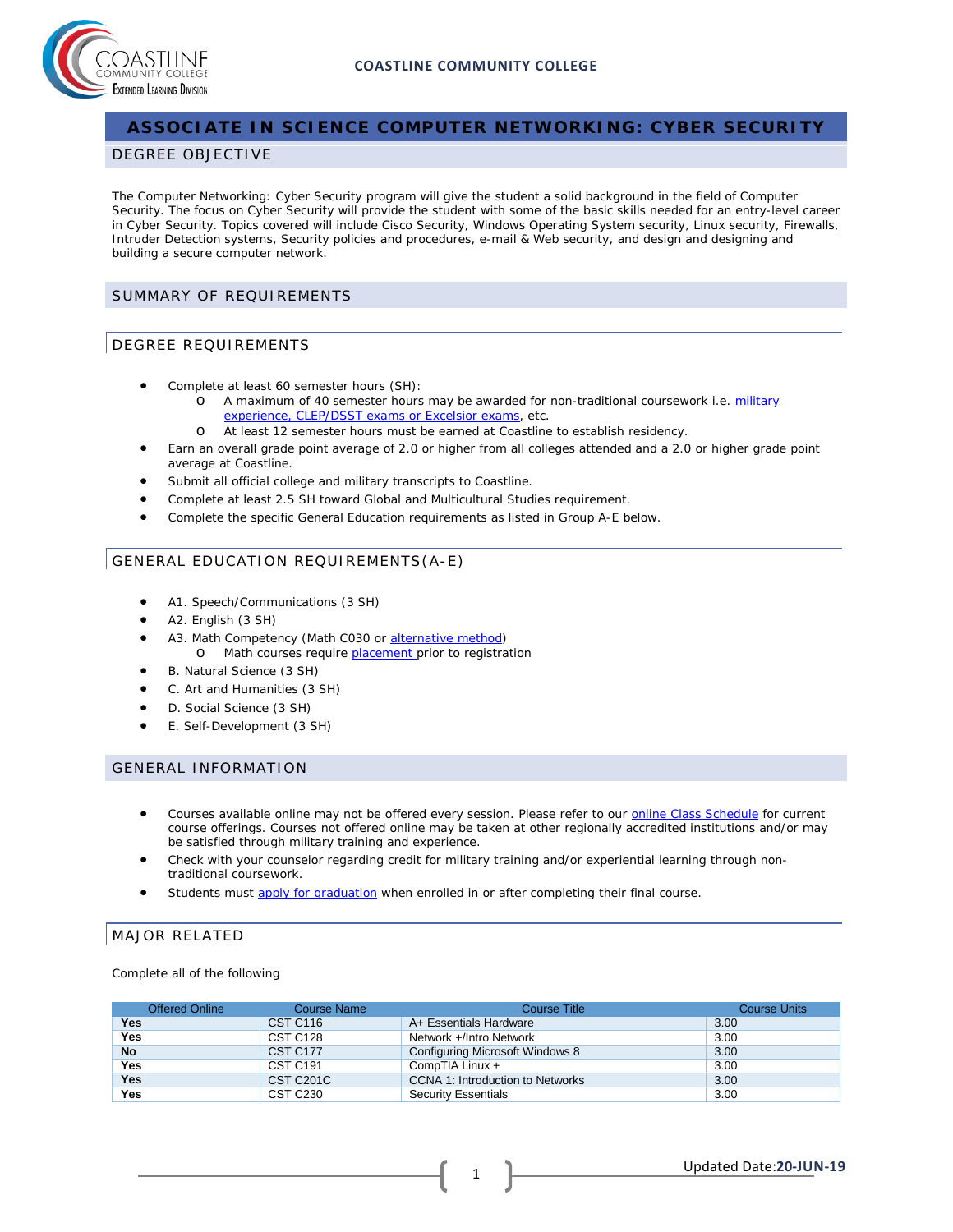

### MAJOR PROGRAM ELECTIVES

Select three of the following courses:

| <b>Offered Online</b> | Course Name          | Course Title                                   | <b>Course Units</b> |
|-----------------------|----------------------|------------------------------------------------|---------------------|
| <b>No</b>             | <b>CST C231</b>      | Comp TIA Advanced Security Practitioner        | 3.00                |
| <b>Yes</b>            | <b>CST C232</b>      | Ethical Hacking                                | 3.00                |
| Yes                   | CST C245             | <b>Exploring Computer Forensics</b>            | 3.00                |
| <b>Yes</b>            | CST C248             | Certified Wireless Network Admin               | 3.00                |
| <b>Yes</b>            | CST C <sub>260</sub> | CISSP (Certified Information Systems Security) | 3.00                |

#### A1. COMMUNICATIONS

3 semester hours required

MCOM C100 and CMST C150 may not be used to satisfy more than one general education requirement.

| Offered Online | Course Name | <b>Course Title</b>                | <b>Course Units</b> |
|----------------|-------------|------------------------------------|---------------------|
| No             | CMST C110   | <b>Public Speaking</b>             | 3.00                |
| Yes            | CMST C150   | Intercultural Communication        | 3.00                |
| Yes            | MCOM C100   | Introduction to Mass Communication | 3.00                |

### A2. ENGLISH COMPETENCY

3 semester hours required

Students transferring to a 4-year institution should take ENGL C100

|            | <b>Offered Online</b> | Course Name | Course Title                | Course Units |
|------------|-----------------------|-------------|-----------------------------|--------------|
| Yes        |                       | ENGL C100   | <b>Freshman Composition</b> | 3.00         |
| No         |                       | ENGL C109   | Essay Writing               | 3.00         |
| <b>Yes</b> |                       | ENGL C135   | <b>Business Writing</b>     | 3.00         |

### A3. MATH COMPETENCY

Required

Satisfied by completion of MATH C030, C045, C100, C115, C120, C160, C170, C180 or C185 (or equivalent course at any regionally accredited institution) with a grade of 'C' or better OR submit eligible placement results into MATH C100 OR completion of two years of high school algebra with a grade of 'C' or better OR passing the ASSET exam: Intermediate Algebra score of 35 or higher OR via Multiple Measure Assessment Project. More information on the Multiple Measure Assessment Project can be found on our [placement webpage.](http://military.coastline.edu/active-duty/page.cfm?LinkID=1446)

|            | Offered Online | <b>Course Name</b> | <b>Course Title</b>  | <b>Course Units</b> |
|------------|----------------|--------------------|----------------------|---------------------|
| <b>Yes</b> |                | MATH C030          | Intermediate Algebra | 4.00                |
| <b>Yes</b> |                | MATH C100          | Liberal Arts Math    | 3.00                |
| Yes        |                | MATH C115          | College Algebra      | 4.00                |
| Yes        |                | MATH C120          | Trigonometry         | 3.00                |
| <b>Yes</b> |                | <b>MATH C160</b>   | Intro to Statistics  | 4.00                |
| <b>Yes</b> |                | MATH C180          | Calculus 1           | 5.00                |
| <b>Yes</b> |                | <b>MATH C185</b>   | Calculus 2           | 5.00                |

### B1. PHYSICAL SCIENCE

3 semester hours required from B1 or B2

|            | Offered Online | Course Name | Course Title <sup>-</sup> | Course Units |
|------------|----------------|-------------|---------------------------|--------------|
| <b>Yes</b> |                | ASTR C100   | Introduction to Astronomy | 3.00         |
| Yes        |                | CHEM C100   | Chemistry and Living      | 3.00         |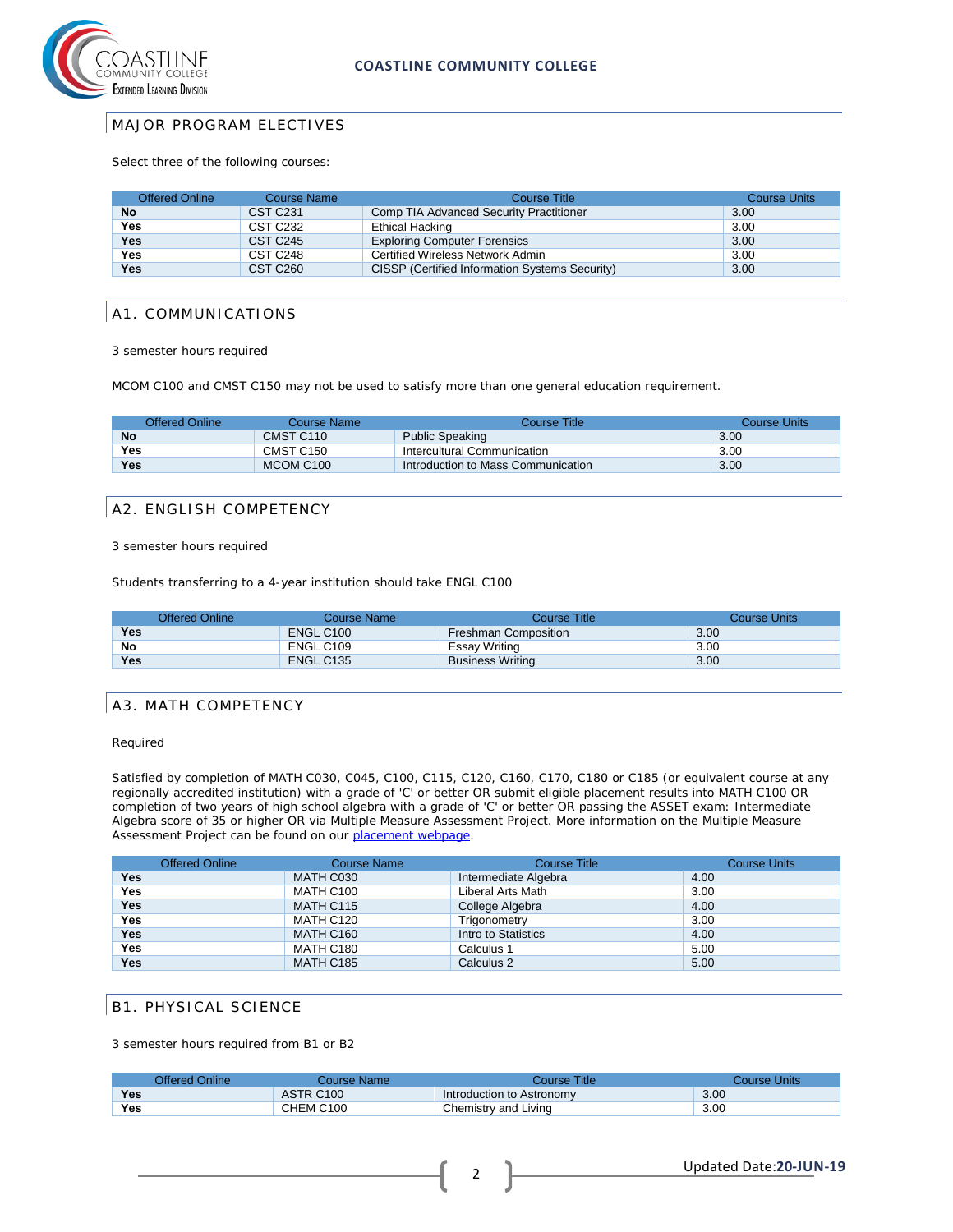

#### **COASTLINE COMMUNITY COLLEGE**

|            | <b>Offered Online</b> | <b>Course Name</b>    | Course Title           | <b>Course Units</b> |
|------------|-----------------------|-----------------------|------------------------|---------------------|
| Yes        |                       | CHEM C <sub>110</sub> | Intro to Chemistry     | 5.00                |
| <b>Yes</b> |                       | GEOL C105             | General Geology        | 3.00                |
| <b>Yes</b> |                       | GEOL C105L            | Geology Lab            | 1.00                |
| <b>Yes</b> |                       | PHYS C110             | Intro to Physics       | 3.00                |
| <b>Yes</b> |                       | PHYS C110L            | Conceptual Physics Lab | 1.00                |

# B2. LIFE SCIENCE

#### 3 semester hours required from B1 or B2

| Course Name      | <b>Course Title</b>                         | <b>Course Units</b>                                                                |
|------------------|---------------------------------------------|------------------------------------------------------------------------------------|
| <b>BIOL C100</b> |                                             | 3.00                                                                               |
| BIOL C100C       | Intro to Biology Lecture/Lab                | 4.00                                                                               |
| BIOL C100L       | Introduction to Biology Lab                 | 1.00                                                                               |
| <b>BIOL C102</b> | Intro to Concepts of Anatomy and Physiology | 3.00                                                                               |
| <b>BIOL C120</b> |                                             | 3.00                                                                               |
| <b>BIOL C221</b> |                                             | 4.00                                                                               |
| ECOL C100        |                                             | 3.00                                                                               |
| MRSC C100        | Intro Marine Science                        | 3.00                                                                               |
|                  |                                             | Introduction to Biology<br>Biology of Aging<br>Anatomy/Physiology<br>Human Ecology |

# C1. ARTS

3 semester hours required from C1 Arts or C2 Humanities

| <b>Offered Online</b> | Course Name     | Course Title                      | <b>Course Units</b> |
|-----------------------|-----------------|-----------------------------------|---------------------|
| Yes                   | <b>ART C100</b> | History & Appreciation of Art 1   | 3.00                |
| Yes                   | <b>ART C105</b> | Introduction to Art               | 3.00                |
| <b>Yes</b>            | <b>MUS C100</b> | History and Appreciation of Music | 3.00                |
| Yes                   | <b>MUS C139</b> | History of Rock Music             | 3.00                |

### C2. HUMANITIES

3 semester hours required from C1 Arts or C2 Humanities

| <b>Offered Online</b> | <b>Course Name</b> | <b>Course Title</b>                    | <b>Course Units</b> |
|-----------------------|--------------------|----------------------------------------|---------------------|
| Yes                   | ENGL C102          | <b>Critical Reasoning</b>              | 3.00                |
| No                    | ENGL C111          | Composition II                         | 3.00                |
| <b>Yes</b>            | ENGL C143          | <b>Children's Literature</b>           | 3.00                |
| Yes                   | ENGL C145          | American Literature: Short Story       | 3.00                |
| Yes                   | <b>HIST C125</b>   | Modern Iraqi History & Culture         | 3.00                |
| Yes                   | <b>HIST C161</b>   | World History to 1500                  | 3.00                |
| <b>Yes</b>            | <b>HIST C162</b>   | World History From 1500                | 3.00                |
| Yes                   | HIST C170          | U.S. History to 1876                   | 3.00                |
| <b>Yes</b>            | <b>HIST C175</b>   | U.S. History Since 1876                | 3.00                |
| Yes                   | <b>HIST C180</b>   | Western Civilization to 1550           | 3.00                |
| Yes                   | <b>HIST C185</b>   | <b>Western Civilization Since 1550</b> | 3.00                |
| Yes                   | <b>HUM C110</b>    | Humanities through the Arts            | 3.00                |
| <b>Yes</b>            | <b>HUM C135</b>    | History and Appreciation of the Cinema | 3.00                |
| Yes                   | <b>PHIL C100</b>   | Introduction to Philosophy             | 3.00                |
| <b>Yes</b>            | <b>PHIL C115</b>   | Logic and Critical Thinking            | 3.00                |
| Yes                   | <b>PHIL C120</b>   | <b>Ethics</b>                          | 3.00                |
| <b>Yes</b>            | SPAN C180A         | Elem Spanish 1A                        | 2.50                |
| Yes                   | SPAN C180B         | Elem Spanish 1B                        | 2.50                |

### D. SOCIAL SCIENCES

3 semester hours required

| Offered Online | Course Name | Course Title          | Course Units |
|----------------|-------------|-----------------------|--------------|
| Yes            | ANTH C100   | Cultural Anthropology | 3.00         |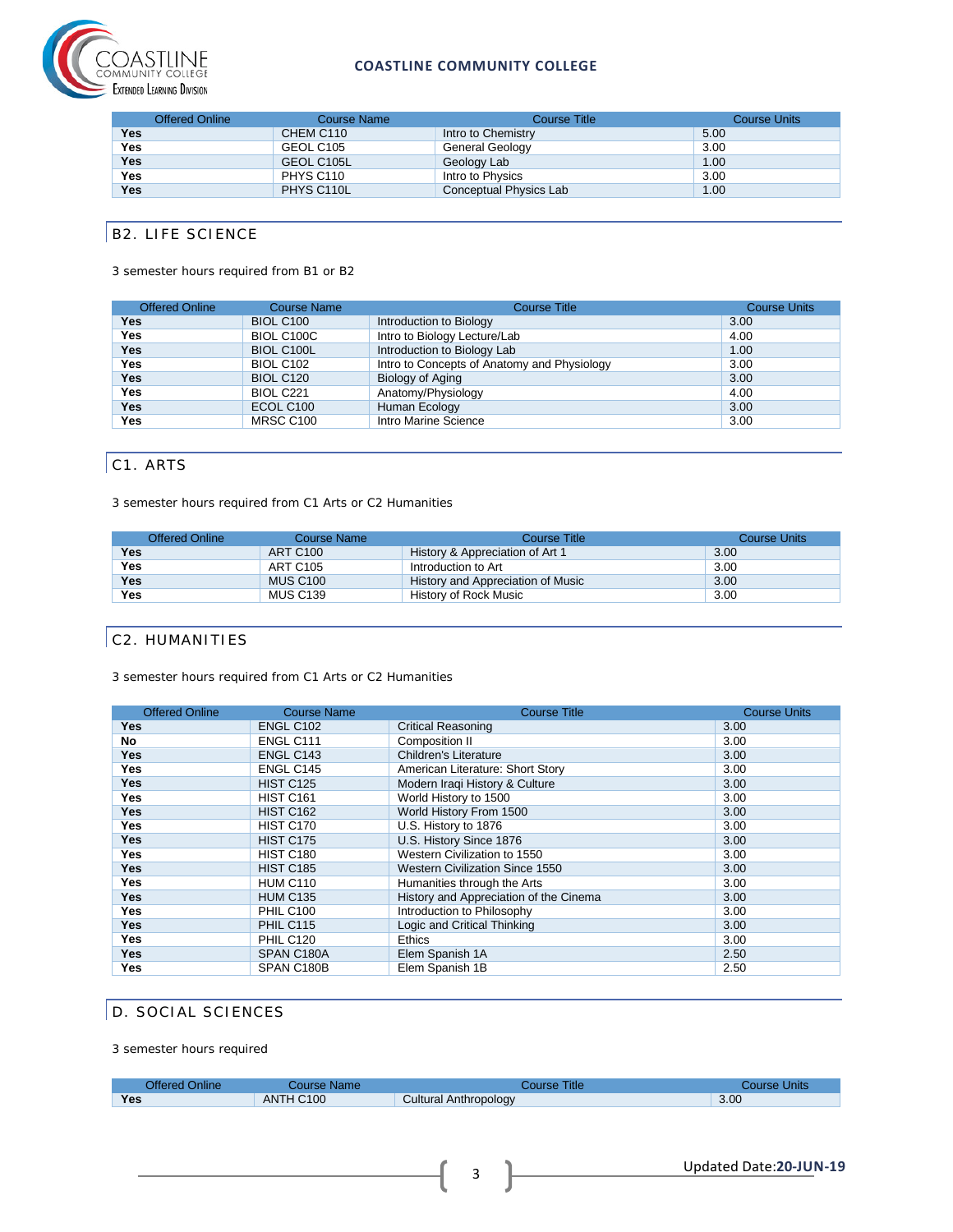



| <b>Offered Online</b> | <b>Course Name</b> | <b>Course Title</b>                 | <b>Course Units</b> |
|-----------------------|--------------------|-------------------------------------|---------------------|
| Yes                   | ANTH C185          | Physical Anthropology               | 3.00                |
| <b>Yes</b>            | CMST C150          | <b>Intercultural Communication</b>  | 3.00                |
| Yes                   | ECON C170          | Principles of Microeconomics        | 3.00                |
| <b>Yes</b>            | ECON C175          | Principles of Macroeconomics        | 3.00                |
| <b>Yes</b>            | <b>HIST C125</b>   | Modern Iraqi History & Culture      | 3.00                |
| <b>Yes</b>            | <b>HIST C161</b>   | World History to 1500               | 3.00                |
| Yes                   | <b>HIST C162</b>   | World History From 1500             | 3.00                |
| <b>Yes</b>            | <b>HIST C170</b>   | U.S. History to 1876                | 3.00                |
| <b>Yes</b>            | <b>HIST C175</b>   | U.S. History Since 1876             | 3.00                |
| <b>Yes</b>            | <b>HIST C180</b>   | Western Civilization to 1550        | 3.00                |
| <b>Yes</b>            | MCOM C100          | Introduction to Mass Communication  | 3.00                |
| Yes                   | <b>PSCI C180</b>   | American Government                 | 3.00                |
| Yes                   | <b>PSYC C100</b>   | Introduction to Psychology          | 3.00                |
| <b>Yes</b>            | <b>PSYC C116</b>   | Child Growth /Development           | 3.00                |
| <b>Yes</b>            | PSYC C118          | Life Span Development Psychology    | 3.00                |
| <b>Yes</b>            | <b>PSYC C170</b>   | Psychology of Aging                 | 3.00                |
| <b>Yes</b>            | <b>PSYC C255</b>   | Abnormal Psychology                 | 3.00                |
| Yes                   | <b>PSYC C280</b>   | Introduction to Research Methods    | 4.00                |
| Yes                   | <b>SOC C100</b>    | Introduction to Sociology           | 3.00                |
| <b>Yes</b>            | <b>SOC C110</b>    | Introduction to Marriage and Family | 3.00                |
| <b>Yes</b>            | <b>SOC C120</b>    | Introduction to Gerontology         | 3.00                |

## E. SELF-DEVELOPMENT

3 semester hours required

Satisfied by Military Basic Training

| <b>Offered Online</b> | <b>Course Name</b> | <b>Course Title</b>                            | <b>Course Units</b> |
|-----------------------|--------------------|------------------------------------------------|---------------------|
| <b>Yes</b>            | <b>BUS C120</b>    | Personal Financial Planning                    | 3.00                |
| <b>Yes</b>            | <b>FN C170</b>     | Food and Nutrition                             | 3.00                |
| <b>No</b>             | <b>FN C175</b>     | Nutrition and Aging                            | 3.00                |
| No                    | GERO C120          | Prof Issues/Gerontology                        | 3.00                |
| <b>Yes</b>            | HLTH C100          | Health                                         | 3.00                |
| No                    | HLTH C175          | <b>Healthy Aging</b>                           | 3.00                |
| <b>No</b>             | <b>PE C189</b>     | Exercise Assessment and Program Implementation | 3.00                |
| Yes                   | <b>PE C190</b>     | Physiology of Exercise                         | 3.00                |
| Yes                   | <b>PSYC C116</b>   | Child Growth /Development                      | 3.00                |
| Yes                   | PSYC C118          | Life Span Development Psychology               | 3.00                |
| Yes                   | <b>PSYC C170</b>   | Psychology of Aging                            | 3.00                |

# GLOBAL MULTICULTURAL STUDIES

#### 2.5 semester hours required

Course credit may apply towards Groups C, D or Free Electives.

| <b>Offered Online</b> | <b>Course Name</b>    | <b>Course Title</b>                     | <b>Course Units</b> |
|-----------------------|-----------------------|-----------------------------------------|---------------------|
| <b>Yes</b>            | ANTH C100             | Cultural Anthropology                   | 3.00                |
| Yes                   | <b>ART C100</b>       | History & Appreciation of Art 1         | 3.00                |
| <b>Yes</b>            | <b>ART C105</b>       | Introduction to Art                     | 3.00                |
| Yes                   | <b>CJ C148</b>        | Multi-Cultural Studies in Crim. Justice | 3.00                |
| <b>Yes</b>            | CMST C150             | Intercultural Communication             | 3.00                |
| <b>Yes</b>            | ENGL C145             | American Literature: Short Story        | 3.00                |
| <b>Yes</b>            | <b>HIST C125</b>      | Modern Iraqi History & Culture          | 3.00                |
| Yes                   | <b>HIST C161</b>      | World History to 1500                   | 3.00                |
| <b>Yes</b>            | <b>HIST C162</b>      | World History From 1500                 | 3.00                |
| <b>Yes</b>            | <b>HIST C180</b>      | Western Civilization to 1550            | 3.00                |
| <b>Yes</b>            | <b>HIST C185</b>      | Western Civilization Since 1550         | 3.00                |
| Yes                   | HSVC C <sub>100</sub> | Introduction to Human Services          | 3.00                |
| <b>Yes</b>            | <b>HUM C110</b>       | Humanities through the Arts             | 3.00                |
| <b>Yes</b>            | <b>PHIL C100</b>      | Introduction to Philosophy              | 3.00                |
| <b>Yes</b>            | SPAN C180A            | Elem Spanish 1A                         | 2.50                |
| Yes                   | SPAN C180B            | Elem Spanish 1B                         | 2.50                |